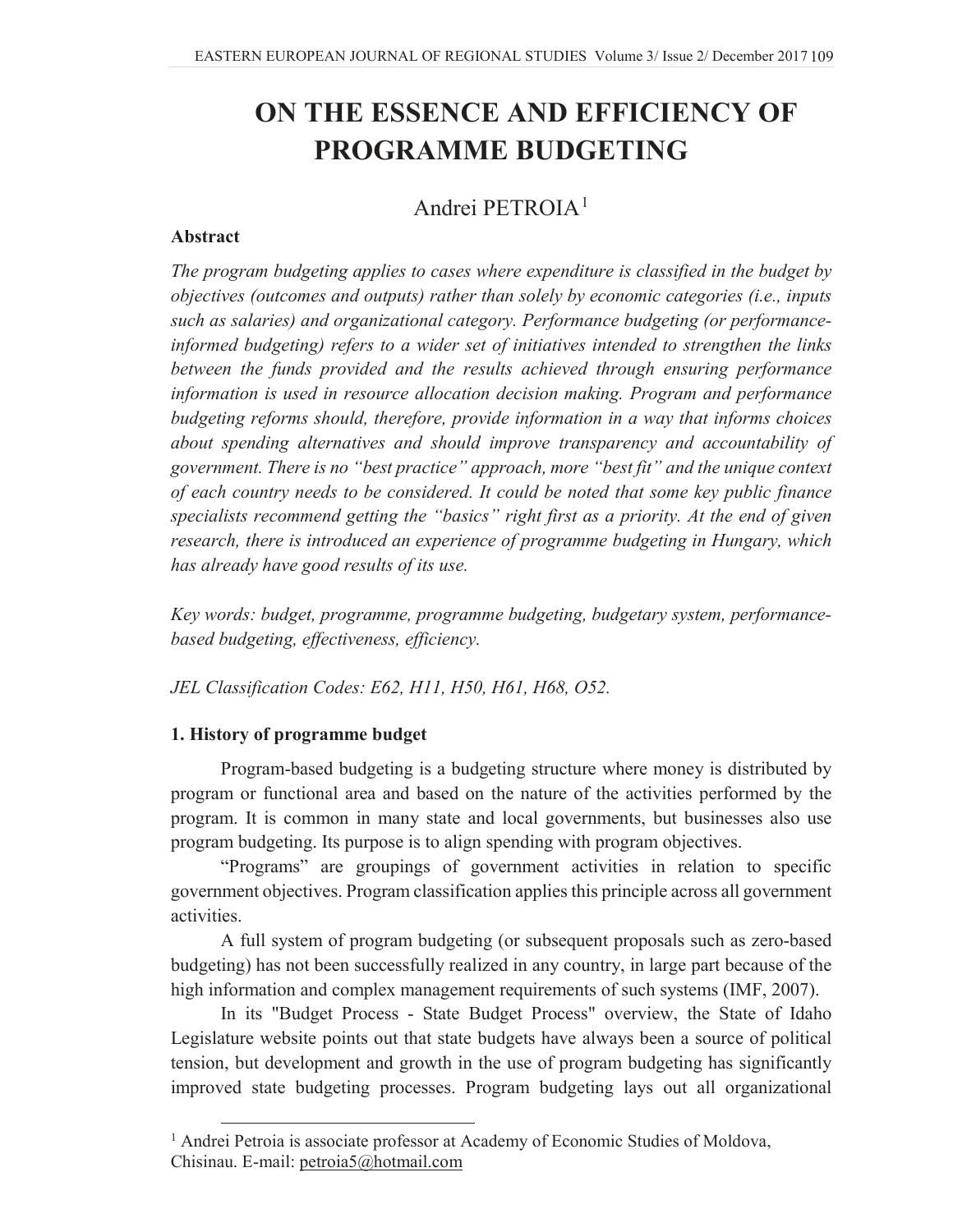programs or functional areas and determines how much resources to put into each program area based on the services and production outputs it creates. (Neil Kokemuller, 2017) The name "Programme Budget" is derived from the simple fact that the planning process is organized by program rather than by department of fiscal input or output (Frank B. Dilley, 1966). At present, no standard definition of program budgeting exists. Program budgeting is generally described as a planning-oriented procedure. (Hagen, p.7)

*Programme budgeting* developed by U.S. president Lyndon Johnson, is the budgeting system that, contrary to conventional budgeting, describes and gives the detailed costs of every activity or programme that is to be carried out in a budget.

Objectives, outputs and expected results are described fully as are their necessary resource costs, for example, raw materials, equipment and staff. The sum of all activities or programmes constitute the Programme Budget. Thus, when looking at a Programme Budget, one can easily find out what precisely will be carried out, at what cost and with what expected results in considerable detail.

This programme budgeting system was first introduced by the then United States Secretary of Defense Robert S. McNamara in the Pentagon in the 1960s. McNamara allegedly wanted to control the many costly weapons development programmes that were plagued by ever-increasing costs and delays. He called this new system the Planning, Programming and Budgeting System (PPBS). The system was taught at the John F. Kennedy School of Government of Harvard University but it evoked little interest except from critics.

This new approach introduced an unprecedented transparency into management operations together with a concomitant precise pinpointing of managers' responsibilities, and so was widely resisted throughout the entire public sector. However, in the eighties, the UN Inspectorate General picked up the idea and recommended that the United Nations use it to improve its performance. A few institutions tried half-heartedly but only the International Atomic Energy Agency (IAEA) went about it seriously and introduced a complete programme budgeting system that is still in place today.

However, over the years, strong opposition by managers and lack of interest by top management as well as member States have taken the sting out of the system and reduced its transparency. A few years later, the Government of New Zealand was the first to introduce it with great success: within a few years it had solved an intractable stagflation problem. More recently, the United Kingdom government discovered it and now, one government after another is following suit. The need to improve public sector and government performance has worked wonders for programme budgeting.(Programme budgeting, Wikipedia)

Program budgeting passed through several distinct evolutionary periods. The first was the developmental period, which was borne out of the need for a national budget. As difficult as it may be to believe, the budget practices of federal institutions prior to the Budget and Accounting Act of 1921 were such that it was virtually impossible for any appropriating body or the public to know where its money was going (Thomas H. James et al., p.48). The budgeting practice of lumping expenditure had been consistent with the planned purpose of the appropriation. Budgeting procedures basically consisted of revising estimates.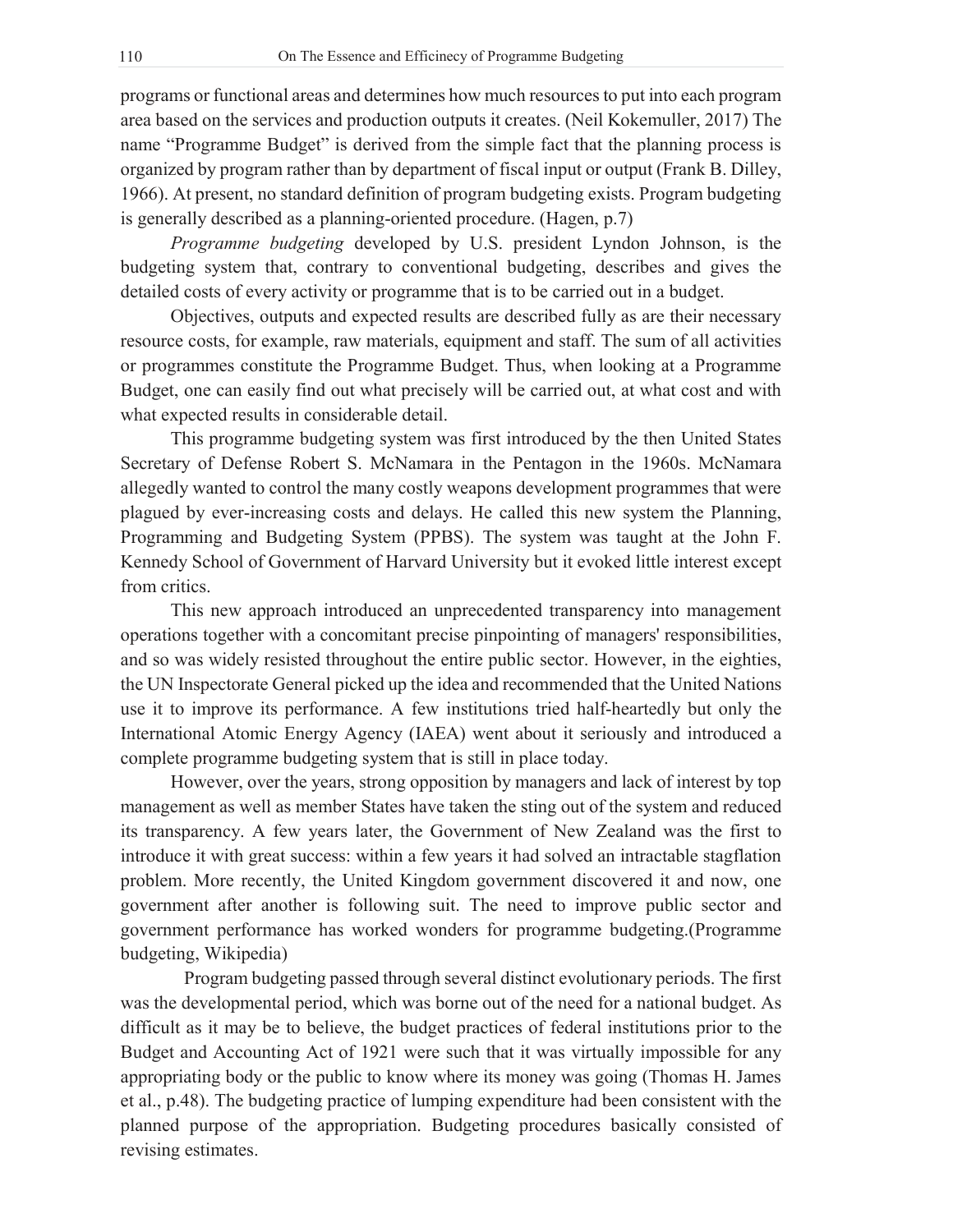The most significant change in budgeting, which paved the way for program budgeting, occurred in 1907 under the leadership of Frederick A. Cleveland, when New York City's Bureau of Municipal Research adopted this method (William F. Willoughby, p.438).

The second period was a period of control. This period began with the Accounting Act of 1921, creating the Bureau of the Budget and giving the President the responsibility of preparing a comprehensive budget of revenues and expenditures. The purpose of this budget was to provide a means of translating "work programs" into fiscal terms so that each activity could be balanced with other activities and revenues in long-range economic policies, which would take into account past activities and a future program for advanced approval. (U.S. President's Commission on Administrative Management, 1937, p.16)

*Contemporary Period.* In 1961, Secretary of Defense Robert S. McNamara and his Comptroller, Charles J. Hitch, introduced program budgeting to the Department of Defense (Daniel Seligman, p.117). This was the first time program budgeting had been attempted for an entire agency. A 1964 United Nations report of U.S. budget practices estimated that more than 80% of all U.S. agencies gave cost information in their appropriation requests, providing an effective means for both fund and program control (United Nations, p.2).

Looking back over the history of government and business budgeting, it is remarkable how young is the practice of effective and widespread budgetary control (George A. Steiner, p.44). Program budgeting has only recently come to the public schools. This slow pace tends to conceal the long way that program budgeting has come.

#### **2. Budgeting methods**

#### **2.1 Zero Based Budgeting (ZBB)**

Zero-based budgeting is an approach to planning and decision-making which reverses the working process of traditional budgeting. In traditional incremental budgeting (Historic Budgeting), departmental managers justify only variances versus past years, based on the assumption that the "baseline" is automatically approved. By contrast, in zero-based budgeting, every line item of the budget must be approved, rather than only changes (Eftychia Avgerinou, 2016). During the review process, no reference is made to the previous level of expenditure. Zero-based budgeting requires the budget request be reevaluated thoroughly, starting from the zero-base. This process is independent of whether the total budget or specific line items are increasing or decreasing.

Zero-based budgeting, or some modified version of it, has been used in the private and public sectors for decades. In the private sector, the major leap was with its application at Texas Instruments by Peter A. Phyrr (CBSE UGC-NET, p.33). Managers have to build a case for their spending as if no baseline existed- to start at zero.

Resources are not necessarily allocated in accordance with previous patterns and consequently each existing item of expenditure has to be annually re-justified.

Put differently, the purpose of ZBB is to reevaluate and reexamine all programs and expenditures for each budgeting cycle by analyzing workload and efficiency measures to determine priorities or alternative levels of funding for each program or expenditure.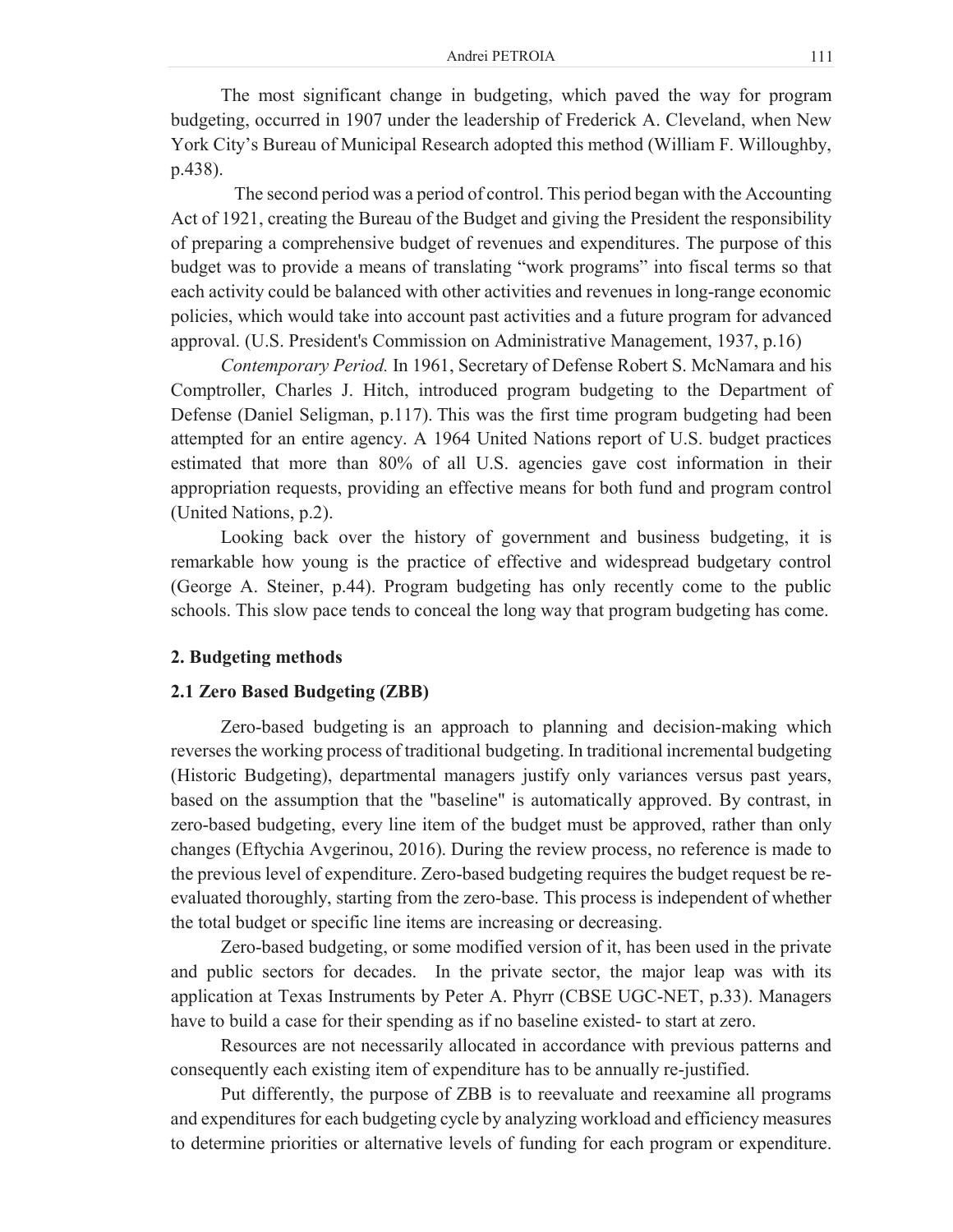Through this system, each program is justified in its entirety each time a new budget is developed (Chiichii Ashwe, p.6).

Decision units should have the following characteristics:

- A specific manager should be clearly responsible for the operation of the program.
- It must have well defined & measurable impacts.
- It must have well defined  $&$  measurable objectives.

There can be *2 types of decision package*:

The mutually exclusive decision package; the purpose here is to identify for each decision unit the alternative ways of performing its functions so as to enable management to choose the best alternative. One such alternative will be to abolish the decision unit and not to perform it functions at all.

The incremental decision package; here, each manager identifies different levels of effort (and associated costs) and their impact on the function. i.e. there will be a Minimum Level, below which it would be impossible to perform the function; a Base Level, which reflects the current level of activity; and Improvement Level, which shows the effect of increases over the current level.

The term "zero-based budgeting" is sometimes used in personal finance to describe "zero-sum budgeting", the practice of budgeting every dollar of income received, and then adjusting some part of the budget downward for every other part that needs to be adjusted upward.

Zero based budgeting also refers to the identification of a task or tasks and then funding resources to complete the task independent of current resourcing.

*Advantages (*Zero-based budgeting, Snapshot-31172.pdf*):*

- Efficient allocation of resources, as it is based on needs and benefits rather than history.
- Drives managers to find cost effective ways to improve operations.
- Detects inflated budgets.
- Increases staff motivation by providing greater initiative and responsibility in decision-making.
- Increases communication and coordination within the organization.
- Identifies and eliminates wasteful and obsolete operations.
- Identifies opportunities for outsourcing.
- Forces cost centers to identify their mission and their relationship to overall goals.
- Helps in identifying areas of wasteful expenditure, and if desired, can also be used for suggesting alternative courses of action

# *Disadvantages:*

- More time-consuming than incremental budgeting.
- Justifying every line item can be problematic for departments with intangible outputs.
- Requires specific training, due to increased complexity vs. incremental budgeting.
- In a large organization, the amount of information backing up the budgeting process may be overwhelming.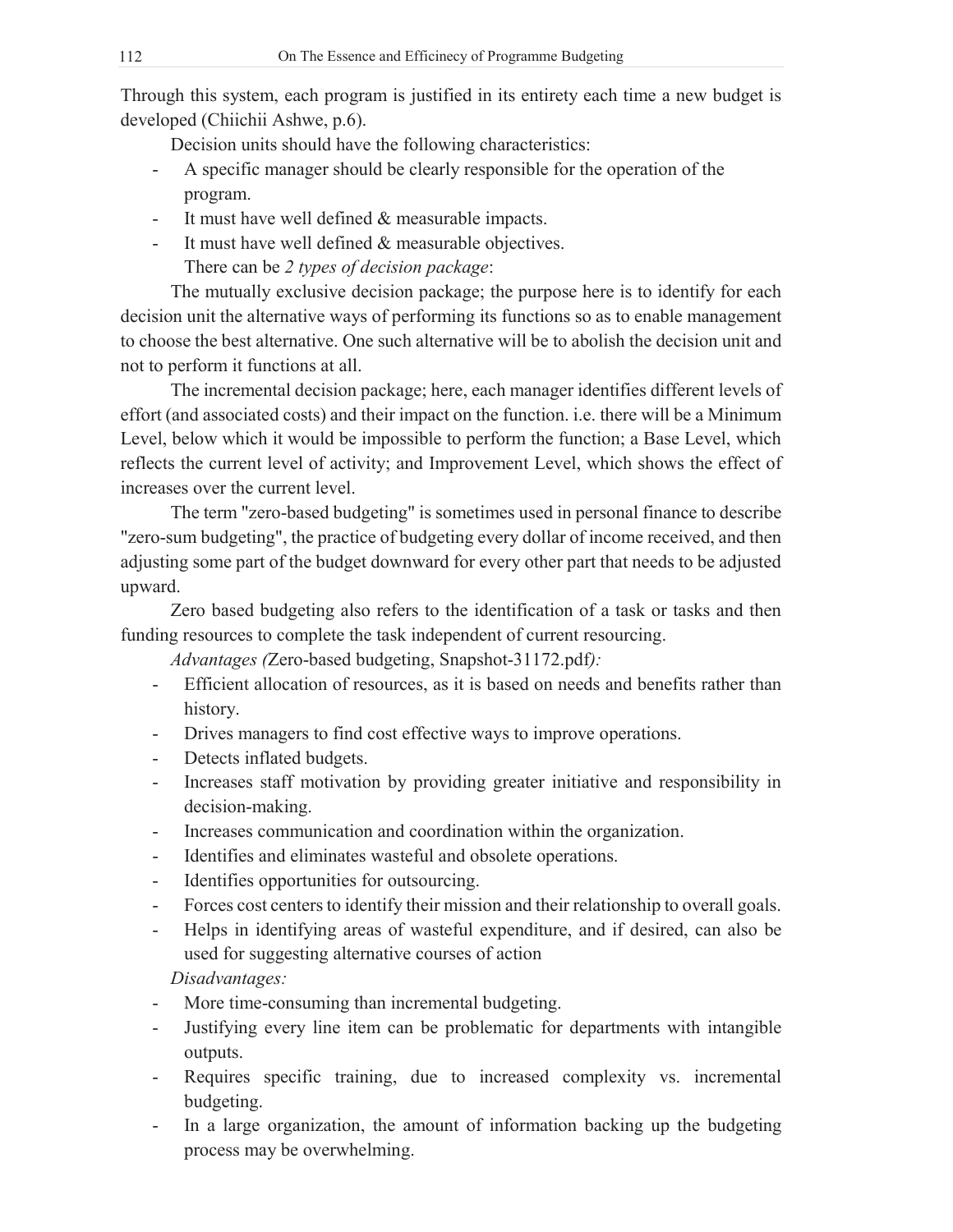Zero Base Budgeting in the public sector and the private sector are very different processes, and this must be understood when implementing a ZBB process in the public sector. "The use of ZBB in the private sector has been limited primarily to administrative overhead activities (i.e. administrative expenses needed to maintain the organization.)".( Pyhrr, Peter A., 1977)

President Carter later required the adoption of ZBB by the federal government during the late 1970s. "Zero-Base Budgeting (ZBB) was an executive branch budget formulation process introduced into the federal government in 1977. Its main focus was on optimizing accomplishments available at alternative budgetary levels. Under ZBB agencies were expected to set priorities based on the program results that could be achieved at alternative spending levels, one of which was to be below current funding." (GAO, 1997)

According to Peter Sarant, the former director of management analysis training for the US Civil Service Commission during the Carter ZBB implementation effort, "ZBB means "different things to different people." Some definitions are implying that zero-base budgeting is the act of starting budgets from scratch or requiring each program or activity to be justified from the ground up. This is not true; the acronym ZBB, is a misnomer. ZBB is a misnomer because in many large agencies a complete zero-base review of all program elements during one budget period is not feasible; it would result in excessive paperwork and be an almost impossible task if implemented." (Peter Sarant, p.3) In many respects the "common misunderstanding" of ZBB noted above resemble a "sunset review" process more than a traditional public sector ZBB process.

#### *Components of a public sector ZBB analysis*

In general there are three components that make up public sector ZBB:

- 1. Identify three alternate funding levels for each decision unit (Traditionally, this has been a zero-base level, a current funding level and an enhanced service level.);
- 2. Determine the impact of these funding levels on program (decision unit) operations using program performance metrics; and
- 3. Rank the program "decision packages" for the three funding levels. *Importance of performance measures*

Performance measures are a key component of the ZBB process. At the core, ZBB requires quality measures that can be used to analyze the impact of alternative funding scenarios on program operations and outcomes. Without quality measures ZBB simply will not work because decision packages cannot be ranked. To perform a ZBB analysis "alternative decision packages are prepared and ranked, thus allowing marginal utility and comparative analysis."

Traditionally, a ZBB analysis focused on three types of measures. "They (federal agency program staff) were to identify the key indicators to be used in measuring performance and results. These should be "measures of:

- 1. effectiveness,
- 2. efficiency, and
- 3. workload for each decision unit.

Indirect or proxy indicators could be used if these systems did not exist or were under development.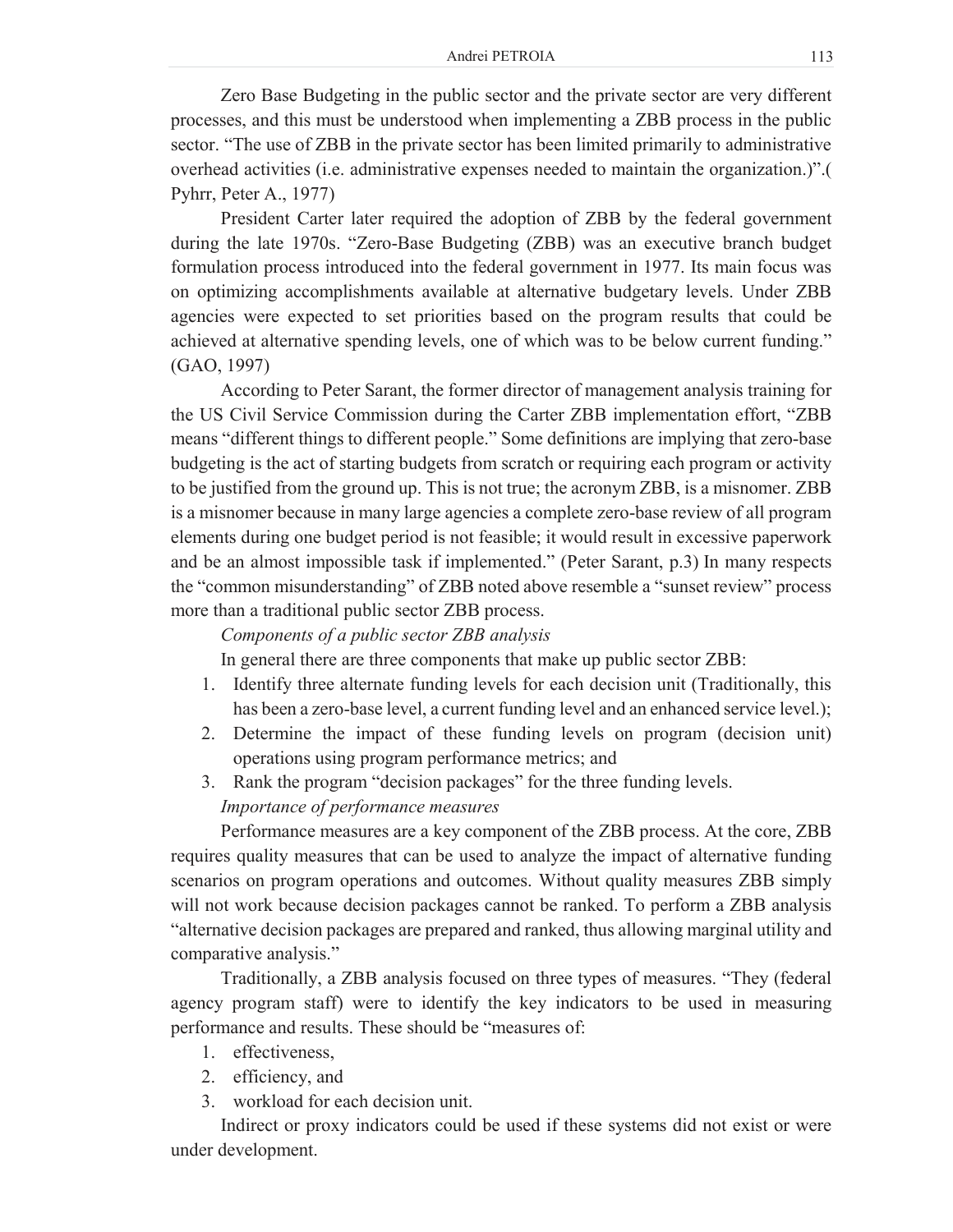### **2.2 Program Budget**

The program budget differs from the traditional line-item approach to preparing, reviewing, and presenting the budget. Rather than focusing on what a community buys (personnel, commodities, etc.), a program budget focuses on the expected results of services and activities that you carry out. The emphasis is on the attainment of long-term, community-wide goals. In a program budget, you link revenues and expenditures to multiyear programs that meet your municipality's goals, objectives, and strategies. Importantly, a program budget identifies the anticipated results and outputs of these investments.

What is a program? A program classifies all activities in a municipal government by their major purpose and contribution to overall community goals and objectives. A program structure is a way for you to organize all municipal activity into a hierarchy of functional categories. For example, your municipality may establish a "Center City Economic Development Program."

In large municipalities, programs may cut across organizational lines. Your economic development program may include the activities of several municipal departments such as communal services, housing, and water and sewer. In smaller jurisdictions, your programs may be limited to the activities of a single department. A communal services department may have a "Neighborhood Street and Sidewalk Improvement Program."

Ideally, a program should be clearly delineated, have a minimum overlap with other programs, be results oriented, and lend itself to quantification. You will carry out planning, budgeting, administrative control, and reporting within the framework of this program structure.

What Are the Advantages of Program Budgeting? The benefits of using this systematic approach to budgeting include:

- Producing a transparent budget. A program budget presents budget investments in a format that enhances community understanding of the purpose and nature of the services you will provide.
- Focusing attention on community goals, needs, and capabilities. With a program budget you can bring budget investments in line with community objectives, anticipated or desired growth, priorities, and financial capabilities.
- Achieving maximum use of the citizens' taxes. The planning and management focus of a program budget establishes an informed basis upon which you can make decisions, thus helping you avoid costly mistakes. A program budget guides you in making sound annual budget decisions.
- Serving wider community interest. A program budget, once approved, keeps the citizens and business community informed about community programs and activities that affect their lives and enterprises. It also provides information on the results of budget investments.
- Encouraging a more coordinated and efficient government administration. Using a program budget to coordinate budget investments of municipal departments will result in more efficient use of limited resources and will limit conflicts or overlap among projects.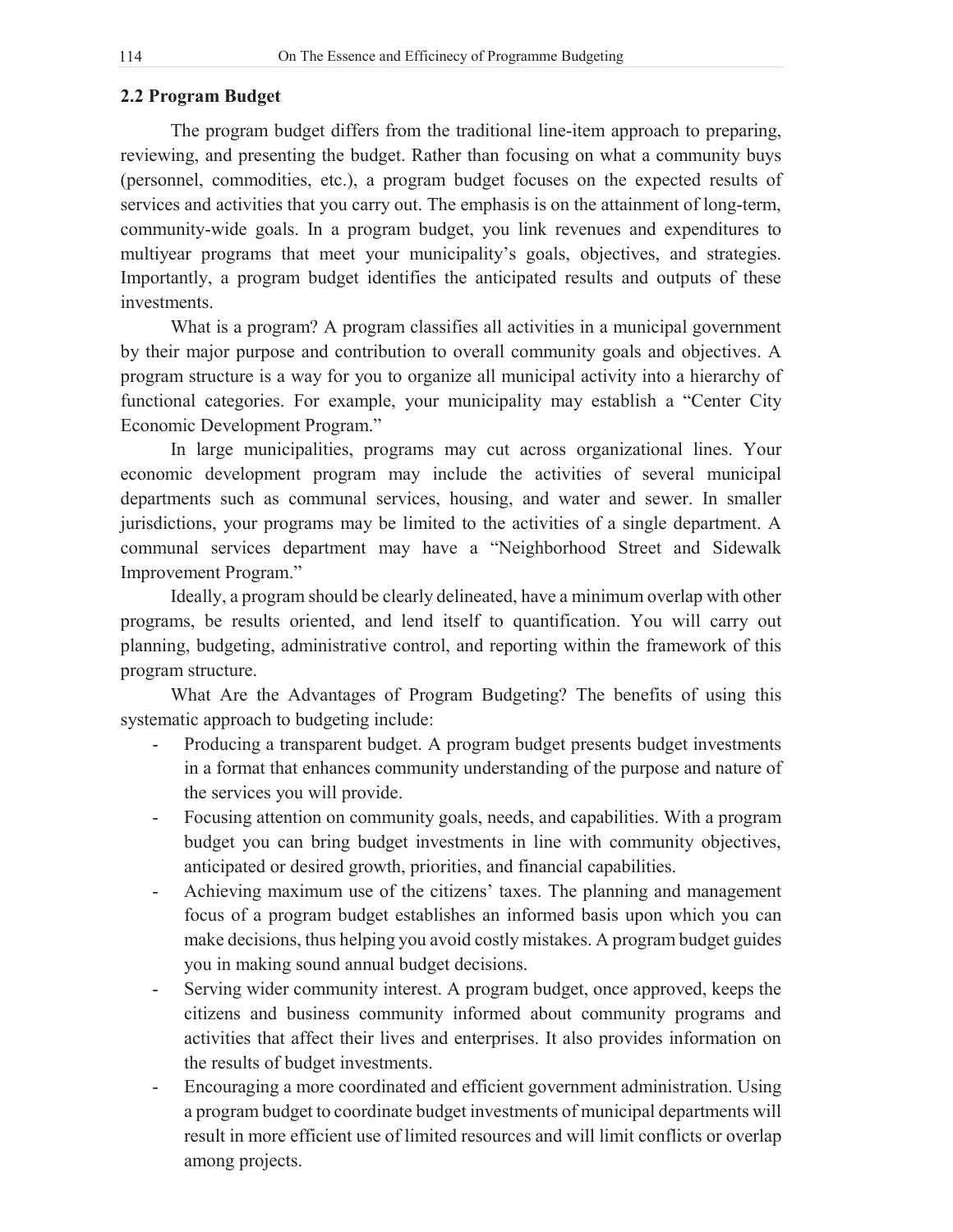- Maintaining a sound and stable financial program. By programming investments over many years, a program budget can limit the burden that these investments place on the municipal budget. Where there is ample time for programming, you can select the most economical means of designing and financing each project in advance.
- How Is a Program Budget Different from a Performance Budget? Both types of budgets use indicators to measure performance (see the training manual on performance measurement), but they have a different focus. A program budget emphasizes the benefits that citizens gain from municipal expenditures, while a performance budget emphasizes management efficiency in expenditure allocations.

*Steps in Developing a Program Budget Step 1: Establish Goals* 

Goals represent the ends that a program or an organization (e.g., municipality or municipal department) wants to attain. They define the desired outcome or end result and are typically general in nature. Your goals should be definitive and concise. For example, a municipality may articulate the following goal: "Enhance the Economic Viability of the Central Business District.

## *Step 2: Establish Objectives*

Objectives represent the specific results desired within a fixed period of time. They should specify what is to be accomplished, for whom, and by what date. In terms of the budget, an objective represents a targeted achievement for the forthcoming year. Each objective has one or more performance measures (see the training manual on performance measurement)

Objectives should reflect planned achievements in service quality or service level; thus, key words used in stating objectives include increase, reduce, expand, complete, prevent, maintain.

Examples of objectives are:

- "Increase the Number of Residential Housing Units in the Next Fiscal Year by  $2\%$ ."
- "Reduce the Number of Leaks in the Water System by 25%."
- "Expand the Number of Commercial Enterprises in the Downtown by 10%."

You can develop goals and quantifiable objectives for the activities of individual programs or departments as well as for the entire municipality

*Step 3: Prepare a Budget Calendar* 

The budget calendar establishes the process and schedule your community will follow in developing the budget. The calendar helps you prepare and enact the budget in a timely way. At a minimum, the calendar should indicate the dates when:

- You will distribute budget worksheets, instructions, and guidelines to departments;
- You will prepare revenue estimates;
- You will compile budget requests and summarize them into a single budget document;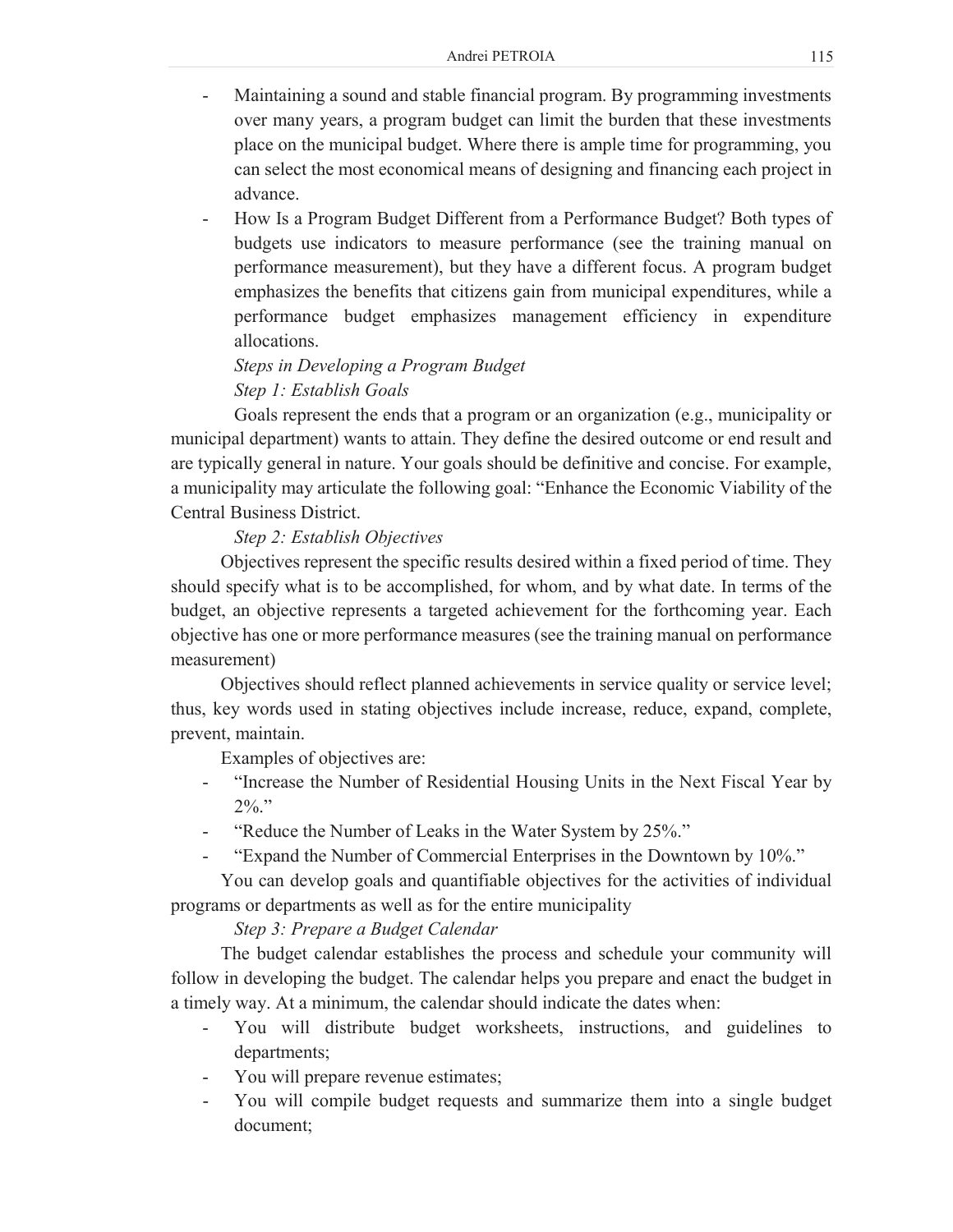- The mayor and the finance and other committees of the general assembly will review budget
- requests and make appropriate adjustments to budget proposals; and
- The general assembly will adopt the budget. *Step 4: Define Roles in Budget Preparation*

There are three major administrative roles in the budget preparation process:

- Preparing budget proposals for consideration by the general assembly;
- Explaining current fiscal conditions, fiscal prospects, and budgetary proposals to the general assembly; and
- Implementing the budget enacted by the general assembly and monitoring performance to ensure that programmatic and fiscal policies are followed.

In smaller local governments, one person may be responsible for all these roles. In larger municipalities, a budget officer or chief financial officer may assist the mayor to fulfill these roles.

## *Step 5: Distribute Forms and Prepare Departmental Budget Requests*

The budget officer distributes budget preparation forms and instructions to municipal departments and enterprises. Ideally, this package includes the municipal goals and objectives established in Steps 1 and 2 to guide managers in establishing funding priorities that are consistent with overall municipal priorities.

The people who manage local activities should be involved in the budget process. However, in a great number of cases, budget requests are prepared without spending much time discussing the budget with the department heads that must operate under it.

You should involve department heads in the details of budget development and implementation.

Budget requests for each service should specify what the service is; what level of service has been provided in the current year; what level of service is needed in the budget year; what will happen if the service is reduced, discontinued, or increased; and the cost of service at the requested level. You can convey this information in an informal way, through a formal statement of specific objectives and workload measures, or through presentations of alternative service levels

## *Step 6: Review the Budget Requests*

The mayor and general assembly are in the unique position of reviewing all requests and must thus be prepared to establish priorities in light of major issues or potential fiscal problems facing the local government. Your review of departmental submissions should start by ensuring that proposals are consistent with the budget policies you established at the beginning of the budget process. Typically, the sum of all budget requests will exceed the total of estimated revenues plus any estimated surplus from the current year. Departments and programs will compete for access to limited governmental funding sources.

You will have to make tough choices, but you should make them in the context of your municipality's overall program and fiscal policy.

## *Step 7: Establish the Role of Citizens*

Since the budget is your community's policy tool, you must make a conscious effort to determine what the citizens think about current policies and services, including where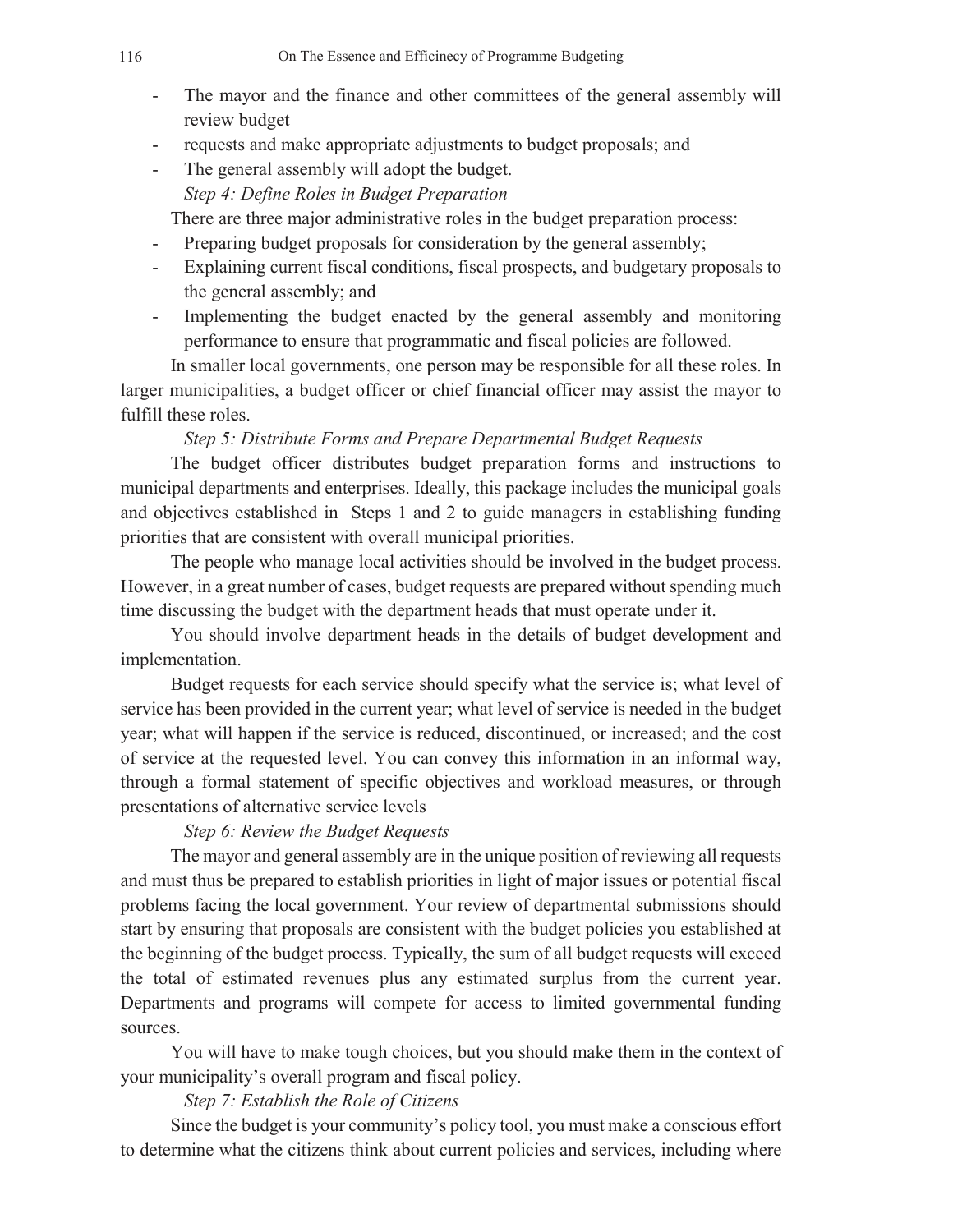they think services could be strengthened and what levels of priority they attach to various services. Frequently, local officials rely on the perceptions of departmental management or the most vocal citizens to establish budget policy and service priorities. In both cases, the real preferences of citizens may be distorted. You could undertake a more systematic approach to understanding citizens' needs using techniques such as holding hearings on specific budget policies and service priorities.

Another method is to go to the citizens. Explain the kinds of services for which the municipality is responsible. Discuss municipal fiscal and program policies and obtain feedback. As noted below, once the budget document is assembled, make the document available to the citizens.

#### *Step 8: Prepare the Budget Document*

The budget document is the final product of a lengthy process, and the quality of the budget depends largely on the quality of that process. At each stage of development, the budget takes on a different form. Proposed budgets are usually the most comprehensive and largest versions, because they contain critical decision-making information. Your adopted or final budget, on the other hand, may be a smaller summary document that you use to communicate final policies and appropriations.

The budget is a decision-making document: it is the basis for important fiscal and policy decisions. An effective document encourages debate and proper consideration of budgetary issues by delineating the issues and informing participants about the implications of specific actions or inactions.

#### *Step 9: Adopt the Budget*

Once you submit the proposed budget, and the general assembly (and the general public) reviews it, it will likely undergo more changes until it is adopted by the general assembly.

Adoption of the proposed budget by the general assembly establishes the legal authority for administrative officials to incur expenditures in the fiscal year. The adoption of the proposed budget is the culmination of an exhaustive review of budget proposals by the general assembly and the mayor

### *Step 10: Execute and Monitor the Budget*

The main purposes of budget execution are to make the appropriations authorized in the adopted budget and to monitor spending. The goals of budget execution are to: (1) provide for an orderly approach to achieve budgetary goals and objectives; (2) ensure that funds are expended only on approved activities; and (3) have adequate stewardship over entrusted financial resources.

#### **2.3 Performance-based budget (PBB)**

Performance-based budgeting is the practice of developing budgets based on the relationship between program funding levels and expected results from that program. The performance-based budgeting process is a tool that program administrators can use to manage more cost-efficient and effective budgeting outlays.

Today, when the management of money is more important than ever for public and private entities, budgeting plays an enormous role in controlling operations efficiently and effectively. Budgeting in itself is a familiar process to even the smallest economic unit –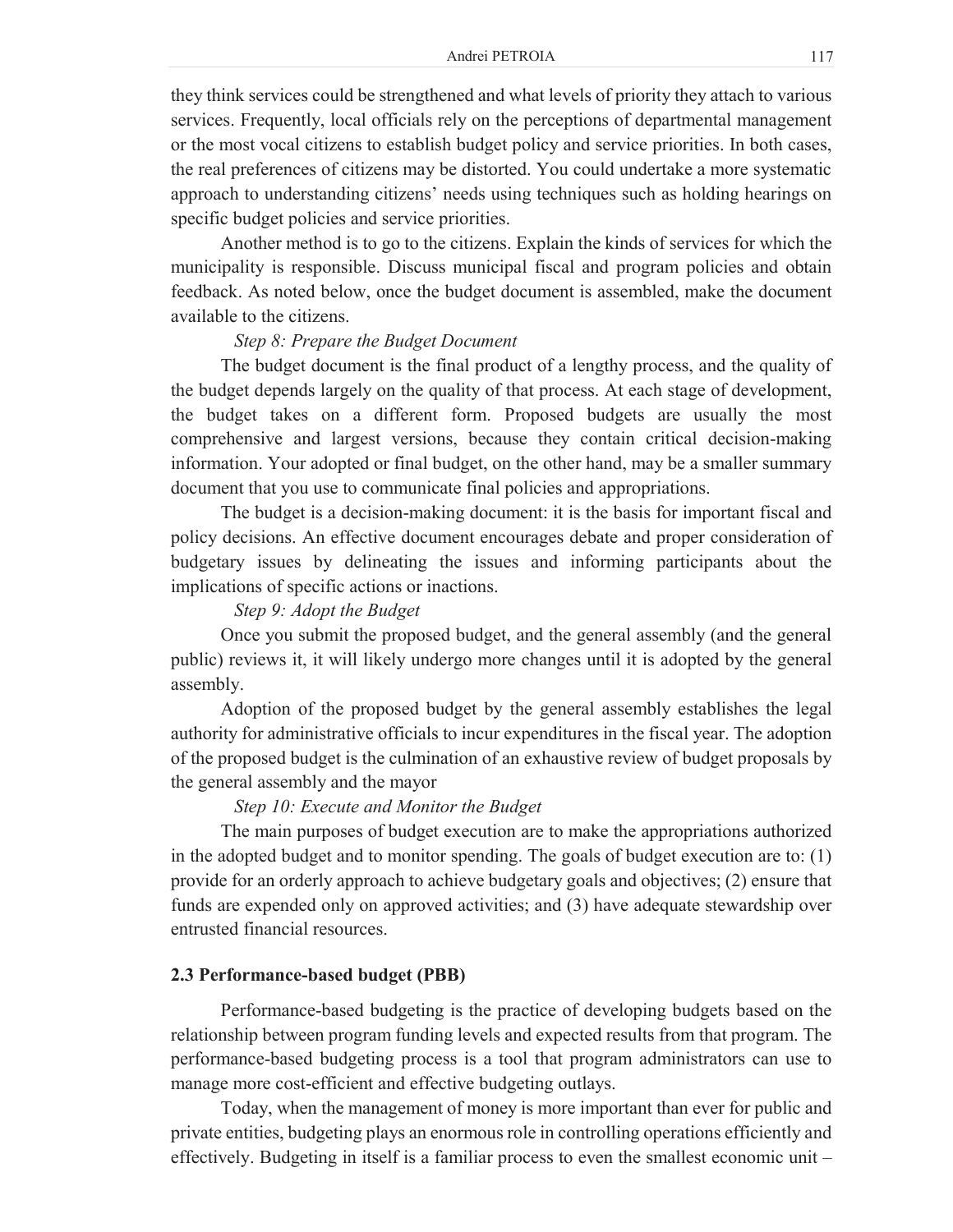the household - but it needs to be divided into two different classes: budgeting for public entities and private entities.

This differentiation is important because public bodies need to go through many processes before moving into the budget execution phase and post-execution analyses; furthermore, the entire process involves the collaboration of different bodies throughout the government. This collaboration is not only for budget preparation, negotiation and approval processes, but also for the spending approval after the whole budget allocation is finalized. Compared to private sector, it is cumbersome.

Another factor is the increasing awareness of the policies of the World Bank in pursuit of restructuring the budgeting and spending processes of developing nations via the World Bank Treasury Reference Model. This new model has led the public sector to understand, digest and adopt a new style.

According to this new budgeting methodology, traditional methods of analyzing and utilizing budget figures are insufficient. In traditional terms, organizations start building up their long-term plans and break those plans into annual budgets that are formed as forecasts. At the end of the year, budget figures are compared with actual results and a simple actual-budget variance comparison is calculated.

Since the analysis is simple, this analysis lacks any sophistication in terms of adjusting similar budget items for forthcoming periods by increasing or decreasing the expenditure estimates. Basically, variance results are generally used for revising monetary amounts for the next planning and budgeting cycle, and also for very simple departmental performance tracking.

This new approach to budget analysis and utilization is many steps ahead of traditional methods. As an example, a governmental project to enhance the social welfare of children in a remote area can help explain the performance-oriented approach. For such projects, which are generally composed of long-term plans, governments decide on objectives and the activities that are required to be accomplished to achieve them. Practical ways of enhancing social welfare of children in a rural area might include increasing the job skills of parents in the area.

In order to achieve such an objective, the government may plan to establish schooling infrastructures in various locations, complete with the necessary equipment, and further plan to assign trainers to those schools for implementing the educational programs. All these activities have a cost aspect and, at this point, long-term plans are broken down into annual budgets that incorporate the monetary figures. Once the long-term plans are accomplished, the traditional way to gauge the effectiveness of this whole project would be to assess the gap between the budget and the actual money spent. However, with the new budgeting approach, the questions to answer are tougher:

- Did we really succeed in enhancing the social welfare of children?
- Did this project cost what we expected?
- Have we done what we should have done in enhancing the social welfare of children?

Peter van der Knaap (2000) from the Ministry of Finance in the Netherlands suggests: "The general purpose of the proposals is to make budget documents and, hence, the budgetary process more policy-oriented by presenting information on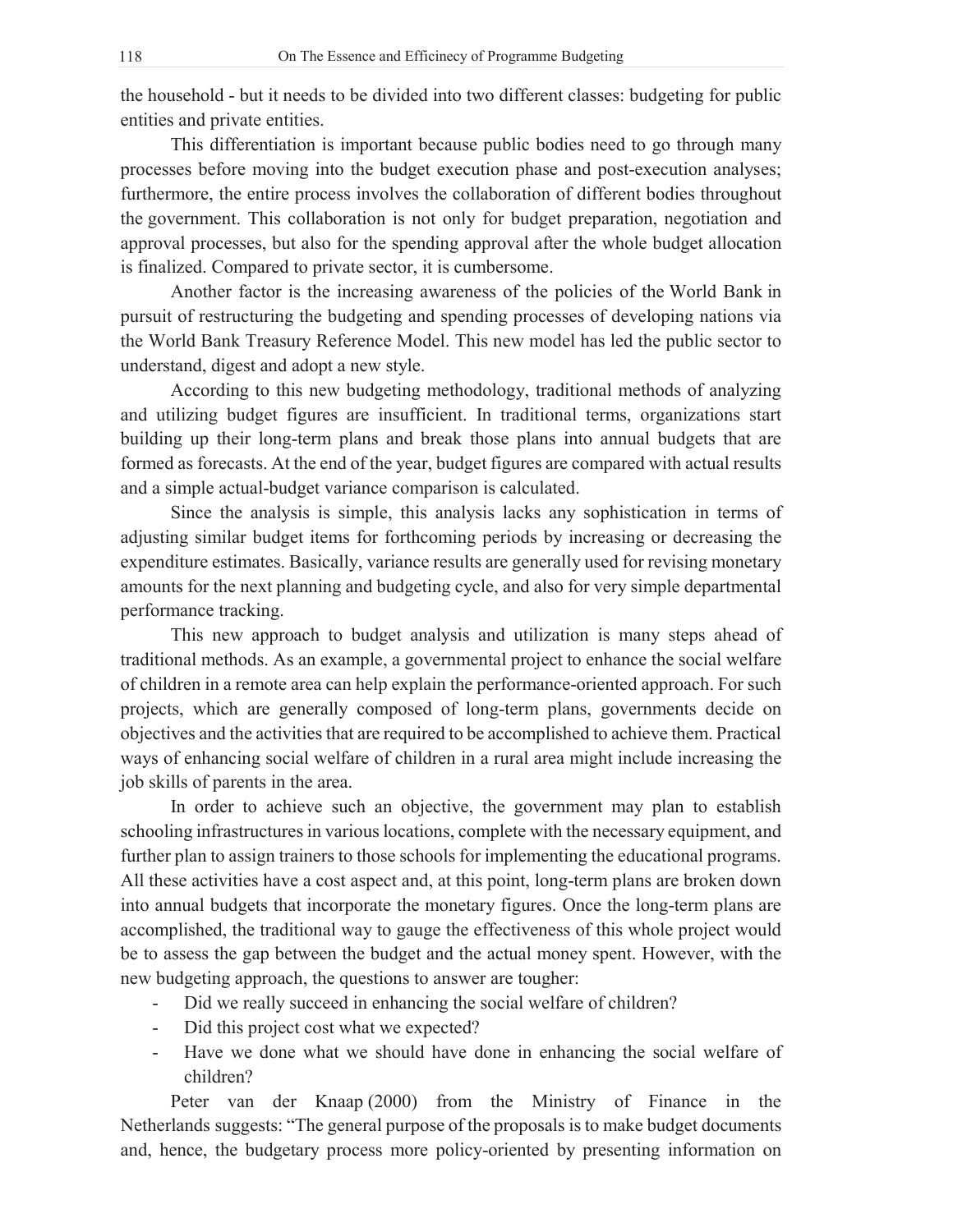(intended and achieved) policy objectives, policy measures or instruments, and their costs." Furthermore, van der Knaap explains that this type of budgeting has the following major performance indicators:

- (the quantity, quality, and costs of) products and services (output) produced by government or government services in order to achieve certain effects, and;
- the intended effects of those measures (outcome).

Within this kind of a planning and budgeting setup, the lack of reliable information on the effects of policies emerges as a serious issue. Therefore, it is important to approach the planning and budgeting cycle in a holistic and integrated way, with collaboration across the areas of policy design, performance measures definition and policy evaluation.

This whole framework points us to a newer way of budgeting, the performancebased budgeting.

As explained by Carter (1994) "Performance budgets use statements of missions, goals and objectives to explain why the money is being spent. It is a way to allocate resources to achieve specific objectives based on program goals and measured results." The key to understanding performance-based budgeting lies beneath the word "result". In this method, the entire planning and budgeting framework is result oriented. There are objectives and activities to achieve these objectives and these form the foundation of the overall evaluation.

According to the more comprehensive definition of Segal and Summers (2002), performance budgeting comprises three elements:

- the result (final outcome)
- the strategy (different ways to achieve the final outcome)
- activity/outputs (what is actually done to achieve the final outcome)

Segal and Summers point out that within this framework, a connection exists between the rationales for specific activities and the end results and the result is not excluded, while individual activities or outputs are. With this information, it is possible to understand which activities are cost-effective in terms of achieving the desired result.

As can be seen from some of the definitions used here, Performance-Based Budgeting is a way to allocate resources for achieving certain objectives.(Aristovnik, Aleksander & Seljak, Janko, 2009)

## **3. Features and elements of budgeting systems**

There can be shown some features and elements of different budgeting systems (Roscovan Mihai et al, 2010):

- system planning, programming and budgeting;
- program budgeting;
- output budgeting;
- performance based budgeting.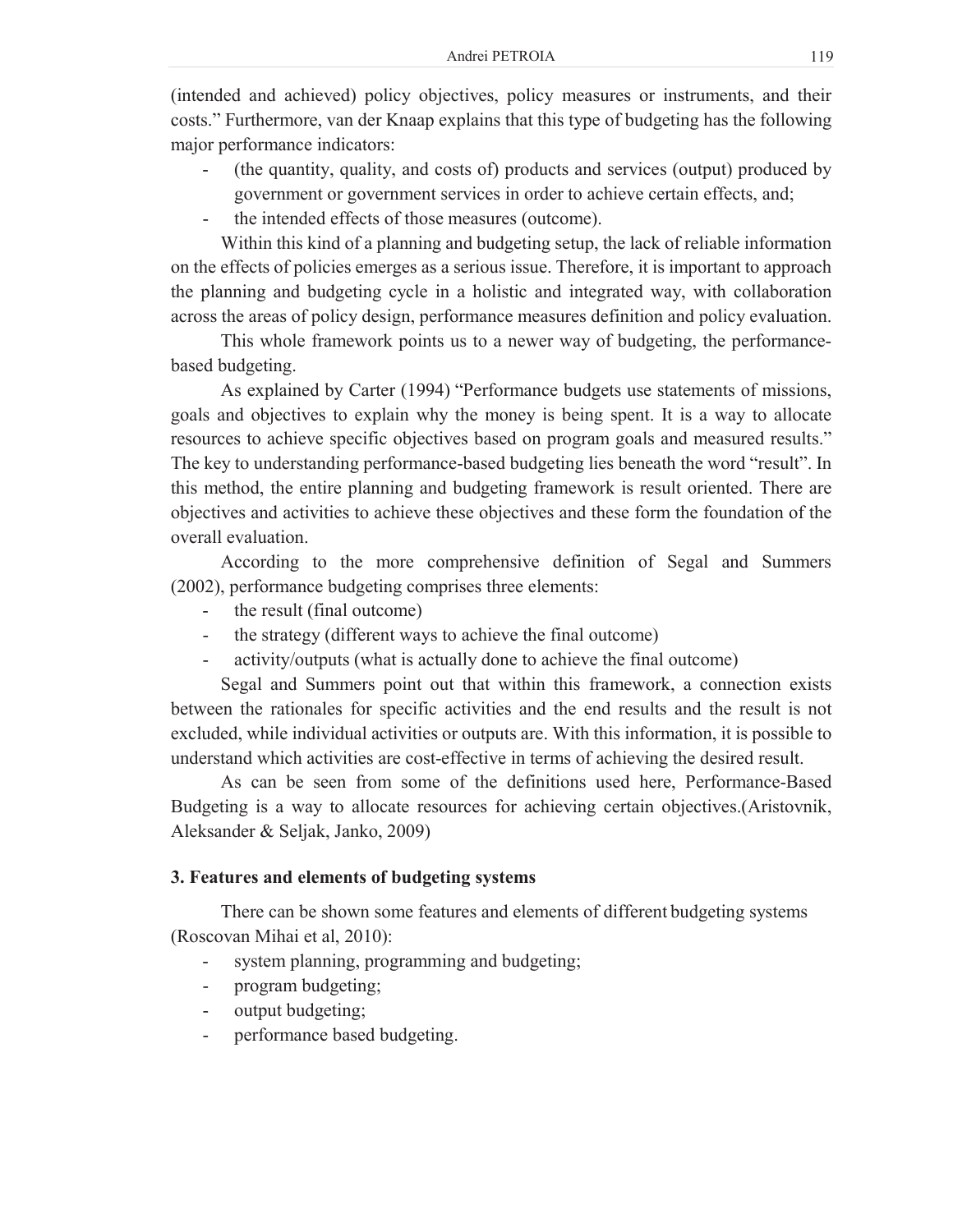# **Table 1. Elements of budgeting systems**

|                              | <b>Elements</b>                                                                                                                                                                                                                                                                                                                                                                                                      |
|------------------------------|----------------------------------------------------------------------------------------------------------------------------------------------------------------------------------------------------------------------------------------------------------------------------------------------------------------------------------------------------------------------------------------------------------------------|
| System planning, programming | - identifying and examining the goals and objectives for each area activity of<br>government / agency;<br>- analysis outputs / results given in terms of program objectives;<br>- measuring the total costs of the programs, not only for this year, but for several<br>years forward;<br>- formulating programs for a multiannual expenditure;<br>- establish such procedures as part of systematic budget process. |
| Program Budgeting            | grouping of organizational units and functions under the common<br>functions;<br>identifying functions and sub-functions costs;<br>choice of outputs / products organizational unit, depending on the<br>costs;<br>Program budgeting remove from the budget process planning functions of PPBS<br>strategic. It requires an interactive process of sharing costs and defining outputs.                               |
| Output Budgeting             | summing all costs associated with achieving particular product without<br>take account of the number of agencies involved in providing / producing<br>it;<br>emphasizing formation the total cost, including distribution<br>administrative expenses;<br>comparing the results obtained with products / services<br>present to measure efficiency and effectiveness.                                                 |
| Performance based            | contains all program budgeting;<br>incorporate explicit measurement and performance evaluation systems;<br>introduces the responsibility policy makers associated with rewards and<br>penalties.<br>Program budgeting, budgeting and product performance based budgeting - all are<br>functional, provided the implementation of the first two steps of PPBS budgeting.                                              |

## **4. An Experience of Introduction of Program Budgeting in Hungary**

As local government responsibilities in Hungary are defined and categorized by sectors (as are institutions and departments of the mayor's office), the easiest way to introduce program budgeting is to take a sectorial approach. Hungarian local governments that have initiated program budgeting have focused their efforts first on a single sector and then expanded their efforts to other, more complex sectors.

Some of these local governments started program budgeting in the communal services sector.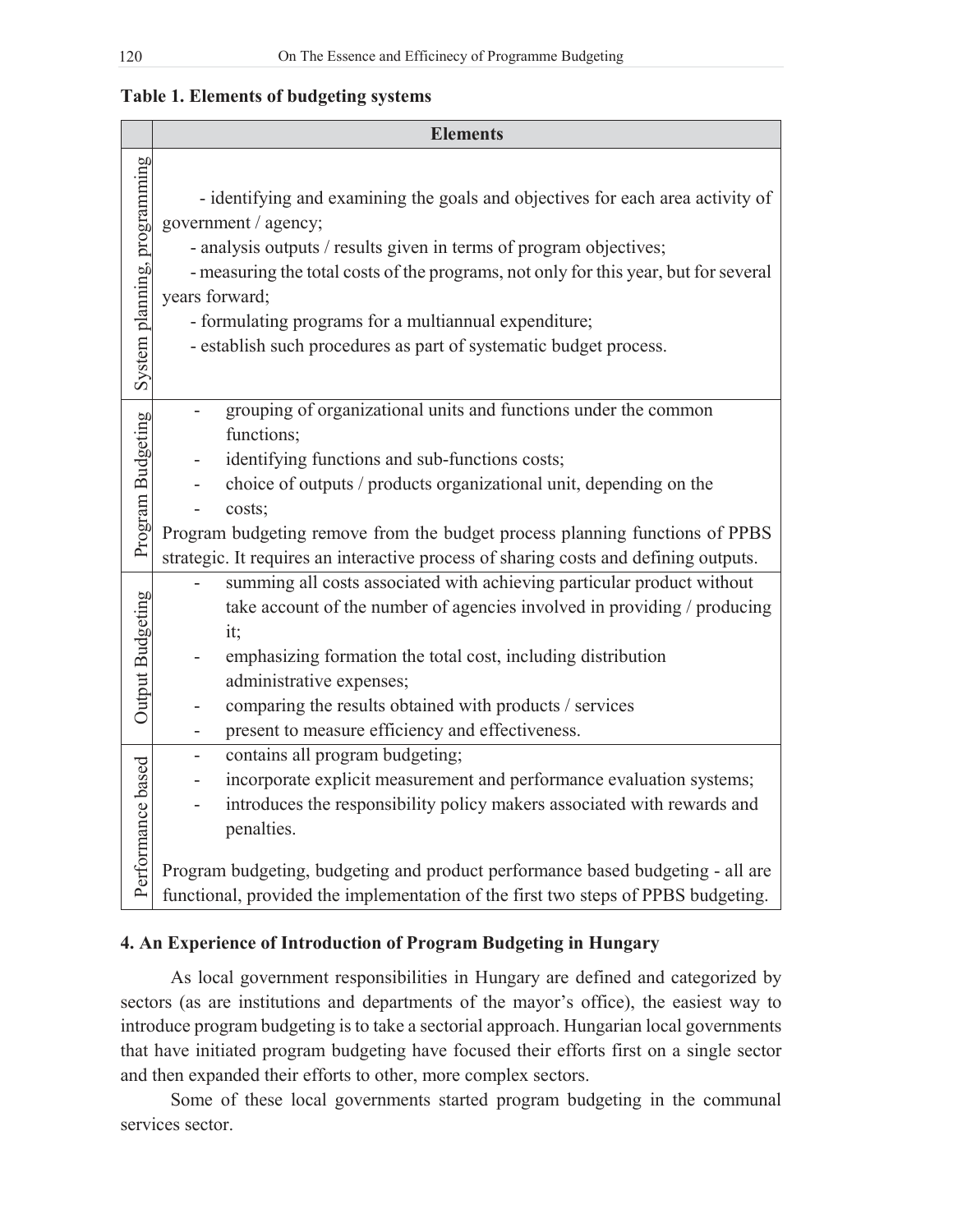This sector is not subject to central government mandates on functions and expenditures (thus giving local governments more freedom), and sub-programs can be easily specified. The social services sector, on the other hand, is very complex, and some local governments have taken the approach of specifying sub-programs based on the tasks and activities mandated by the central government. This may be a useful approach; however, a detailed sector analysis can contribute to a clearer definition and management of sub-programs. A detailed sector analysis examines the legal framework; analyzes strengths, weaknesses, opportunities, and threats (SWOT); traces revenues and expenditures; and details the economics and clients of the service. In some cases, a sector analysis may identify sub-programs that combine several tasks. In practically all cases the sector analysis will permit the development of sector goals and objectives, fiscal indicators, and measurable performance outcomes.

Thirty-five local governments in Hungary have now adopted a program budget in varying degrees. Of these, practically all have undertaken a sector analysis in the sector chosen to initiate program budgeting, and all now have budgets that are more transparent and results oriented.

A case study of one of the Hungarian local governments that pioneered program budgeting, Szentes, documents the profound changes that program budgeting has effected in modernizing municipal budgeting practices in Hungary. This study identifies the steps that Szentes took to implement these changes and how the municipality addressed the challenges it faced throughout the process.(United Nations, 1965)

#### **References**

- Aristovnik, Aleksander & Seljak, Janko, 2009. "Performance budgeting: selected international experiences and some lessons for Slovenia," MPRA Paper 15499, University Library of Munich, Germany, retrieved from https://mpra.ub.unimuenchen.de/15499/1/MPRA\_paper\_15499.pdf
- Bugetarea pe baza de performanta (Ghid pentru administratia publica locala) , retrieved from http://www.bci.md/media/files/Ghid\_Bugetarea%20pe%20baz%C4%83%20 de%20performan%C5%A3%C4%83.pdf
- Carter, K. The Performance Budget Revisited: A Report on State Budget Reform Legislative Finance, Paper #91, 1994, Denver, National Conference of State Legislatures, pp.2-3.
- CBSE UGC-NET Political Science Solved Papers. Amar Ujala Publications Ltd., retrieved from https://safalta.com/wp-content/uploads/2017/08/UG-35-UGC-NET-Political-Science-Solved-Paper\_January\_2017.Image\_.Marked.pdf, p.33
- Chiichii Ashwe. Budgeting Processes and Procedures. Zero-Based Budgeting Initiative. 7/27/2016, retrieved from http://niqs.org.ng/wp-content/uploads/2016/07/ Budgeting-Processes-and-Procedures.pdf, p.6.
- Daniel Seligman, "McNamara's Management Revolution," Fortune, July, 1965, 117.
- Eftychia Avgerinou. Zero-based Budgeting: From Zero to Hero. April 12, 2016, retrieved from https://www.ebcg.com/news/zero-based-budgeting-from-zero-to-hero/
- Frank B. Dilley, "Program Budgeting in the University Setting", The Educational Record, 47 #4, (Fall, 1966), 478.